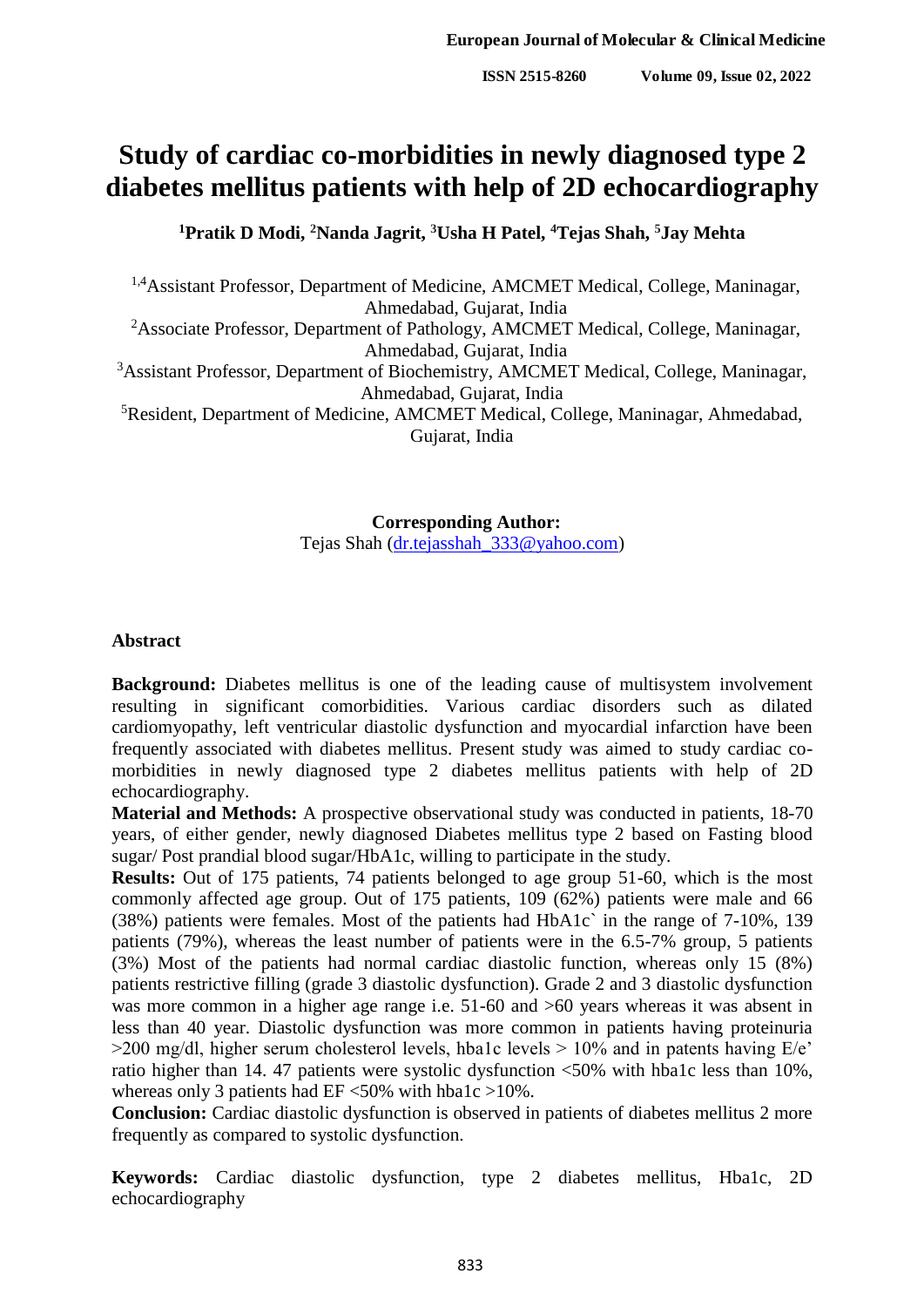# **Introduction**

Diabetes mellitus is one of the leading cause of multisystem involvement resulting in significant comorbidities <sup>[1]</sup>. Cardiovascular involvement is significant resulting in several cardiac complications. 2D echo cardiography stands to be an important imaging modality for assessing cardiac function.

Various cardiac disorders such as dilated cardiomyopathy, left ventricular diastolic dysfunction and myocardial infarction have been frequently associated with diabetes mellitus  $[2]$ . Cardiac diastolic dysfunction seems to be the most common manifestation in asymptomatic patients of diabetes mellitus type [2].

Correlation of diastolic dysfunction with HBA1C and various other parameters suggestive of poor glycemic control points to association of diabetes mellitus with diastolic dysfunction which if not looked at an early stage can progress to diabetic cardiomyopathy which is an irreversible form of cardiac dysfunction that includes both systolic and diastolic dysfunction  $[3, 4]$ . Present study was aimed to study cardiac co-morbidities in newly diagnosed type 2 diabetes mellitus patients with help of 2D echocardiography.

## **Material and Methods**

A prospective observational study was conducted over a period from  $1<sup>st</sup>$  June 2017 to 30<sup>th</sup> October 2019 at L.G hospital, Ahmedabad.

## **Inclusion criteria**

• Patients, 18-70 years, of either gender, newly diagnosed Diabetes mellitus type 2 based on Fasting blood sugar/Post prandial blood sugar/HbA1c, willing to participate in the study.

# **Exclusion criteria**

- 1. Patients who do not give valid consent.
- 2. Known case of diabetes mellitus type 2-previously diagnosed, treated or untreated.
- 3. Patients having ischemic heart disease and/or known systolic cardiac systolic or diastolic dysfunction.
- 4. Patients with cardiac valvular disease and cardiac rhythm abnormalities.

Study was explained to patients & a written informed consent was taken for participation. Demographic data (age, sex and residence), clinical history, family history & detailed medical history including history of past medical conditions were recorded. General & systemic examination done. Routine investigations including urine routine and microscopy, fasting, post prandial blood sugar, fasting lipid profile, HbA1c and urine protein (quantitative) were done. A 2D echocardiographic evaluation of every patient was done when they were found to have diabetes mellitus type 2 for the first time.

Their history and relevant clinical, biochemical and radiological data were noted in preformed questionnaire. The data was further systematically arranged in a Microsoft excel sheet- master chart and the data was further analysed by SPS software and inferences drawn.

# **Results**

Out of 175 patients, 74 patients belonged to age group 51-60, which is the most commonly affected age group. Out of 175 patients, 109 (62%) patients were male and 66 (38%) patients were females.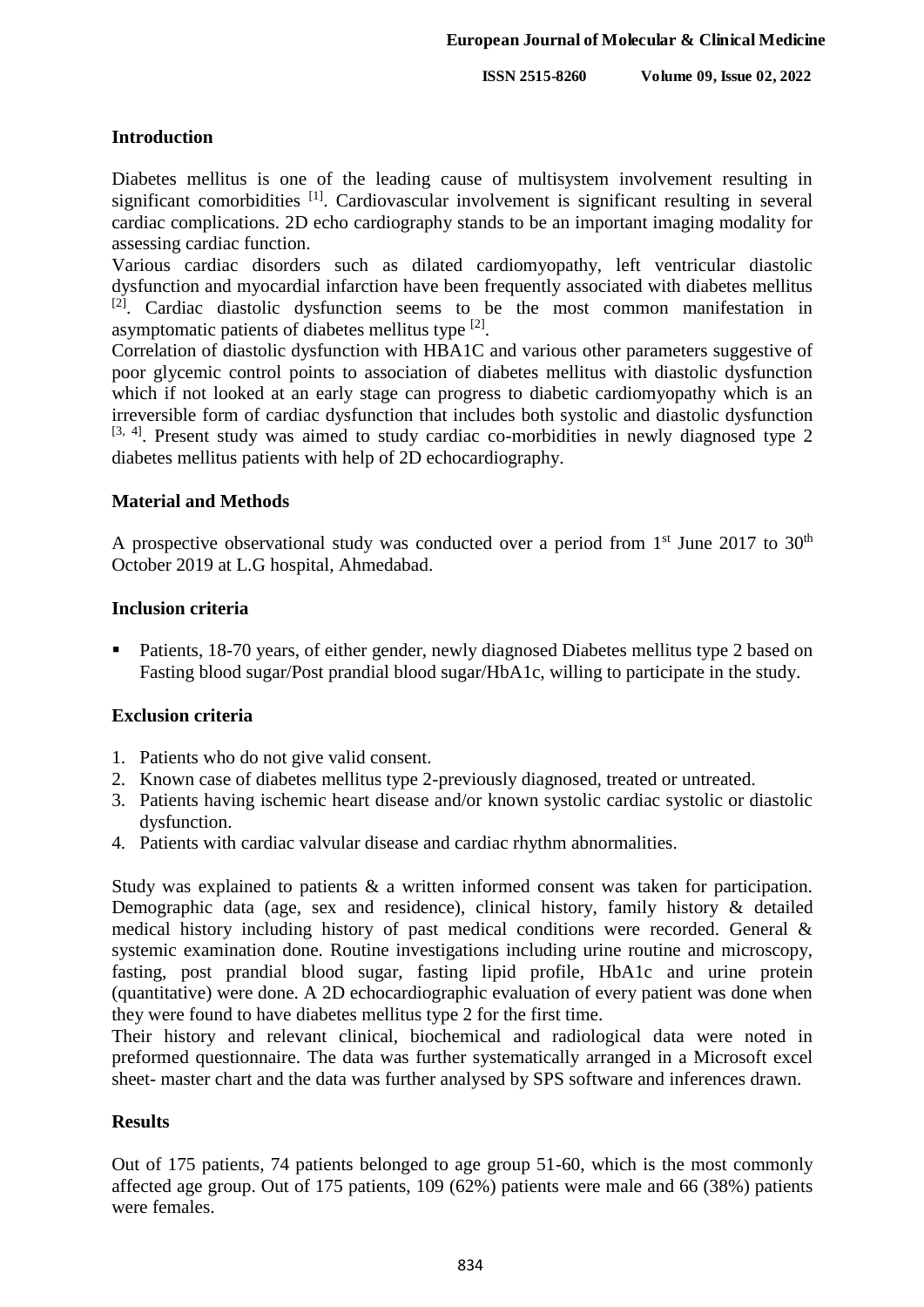**ISSN 2515-8260 Volume 09, Issue 02, 2022**

| Age distribution | Male                     | <b>Female</b> | <b>Total</b> |  |
|------------------|--------------------------|---------------|--------------|--|
| ${<}40$          | $9(5.14\%)$              |               | 9(5.14%)     |  |
| $41 - 50$        | $30(17.14\%)$ 12 (6.86%) |               | 42 (24%)     |  |
| 51-60            | 41 (23.43%) 33 (18.86%)  |               | 74 (42.29%)  |  |
| >60              | $29(16.57%)$ 21 (12%)    |               | 50 (28.57%)  |  |
| Total            | 109 (62.29%) 66 (37.71%) |               | 175          |  |

**Table 1:** Age & gender distribution

In our study, most of the patients had HbA1c` in the range of 7-10%, 139 patients (79%), whereas the least number of patients were in the 6.5-7% group, 5 patients (3%)

| <b>Hba1c</b> | <b>Number</b> | $\frac{6}{9}$ |
|--------------|---------------|---------------|
| $6.5 - 7\%$  |               | 3.00%         |
| $7 - 10\%$   | 139           | 79.00%        |
| $>10\%$      |               | 18.00%        |

**Table 2:** HbA1c on diagnosis of Type 2 DM

In our study, most of the patients had normal cardiac diastolic function, whereas only 15 (8%) patients restrictive filling (grade 3 diastolic dysfunction).

| <b>Cardiac Dysfunction</b>    | <b>Number</b> | $\frac{0}{0}$ |
|-------------------------------|---------------|---------------|
| Normal                        | 104           | 59.43%        |
| Impaired Relaxation (Grade 1) | 40            | 22.86%        |
| Pseudonormal (Grade 2)        | 16            | 9.14%         |
| Restrictive Filling (Grade 3) | 15            | 8.57%         |

**Table 3:** Cardiac diastolic dysfunction

In our study, most of the patients, 145 (83%), had normal early mitral inflow velocity, i.e. >50 cm/s. 122 (70%) patients had >7cm/s mitral annular early diastolic velocity, which is normal.

Table 4: Early mitral inflow velocity  $\&$  mitral annular early diastolic velocity

| <b>Parameters</b>                       | <b>Number</b> | $\frac{0}{0}$ |
|-----------------------------------------|---------------|---------------|
| Early Mitral Inflow Velocity(E)         |               |               |
| $<$ 50 Cm/S                             | 30            | 17%           |
| $>50$ Cm/S                              | 145           | 83%           |
| Mitral Annular Early Diastolic Velocity |               |               |
| $< 7$ cm/s                              | 53            | 30%           |
| $\geq$ 7 cm/s                           | 122           |               |

Grade 2 and 3 diastolic dysfunction was more common in a higher age range i.e. 51-60 and >60 years whereas it was absent in less than 40 year

**Table 5:** Relation of cardiac diastolic dysfunction with age

| <b>Cardiac Dysfunction</b>    | <40         | 41-50       | 51-60       | >60         |
|-------------------------------|-------------|-------------|-------------|-------------|
| Normal                        | $9(5.14\%)$ | 28 (16%)    | 39 (22.29%) | 30 (17.14%) |
| Impaired Relaxation (Grade 1) |             | $1(6.29\%)$ |             | .4 (8%)     |
| Pseudonormal (Grade 2)        |             | $2(1.14\%)$ | $(4\%)$     | (4% )       |
| Restrictive Filling (Grade 3) |             | $(0.57\%)$  | $9(5.14\%)$ | 6(3.43%)    |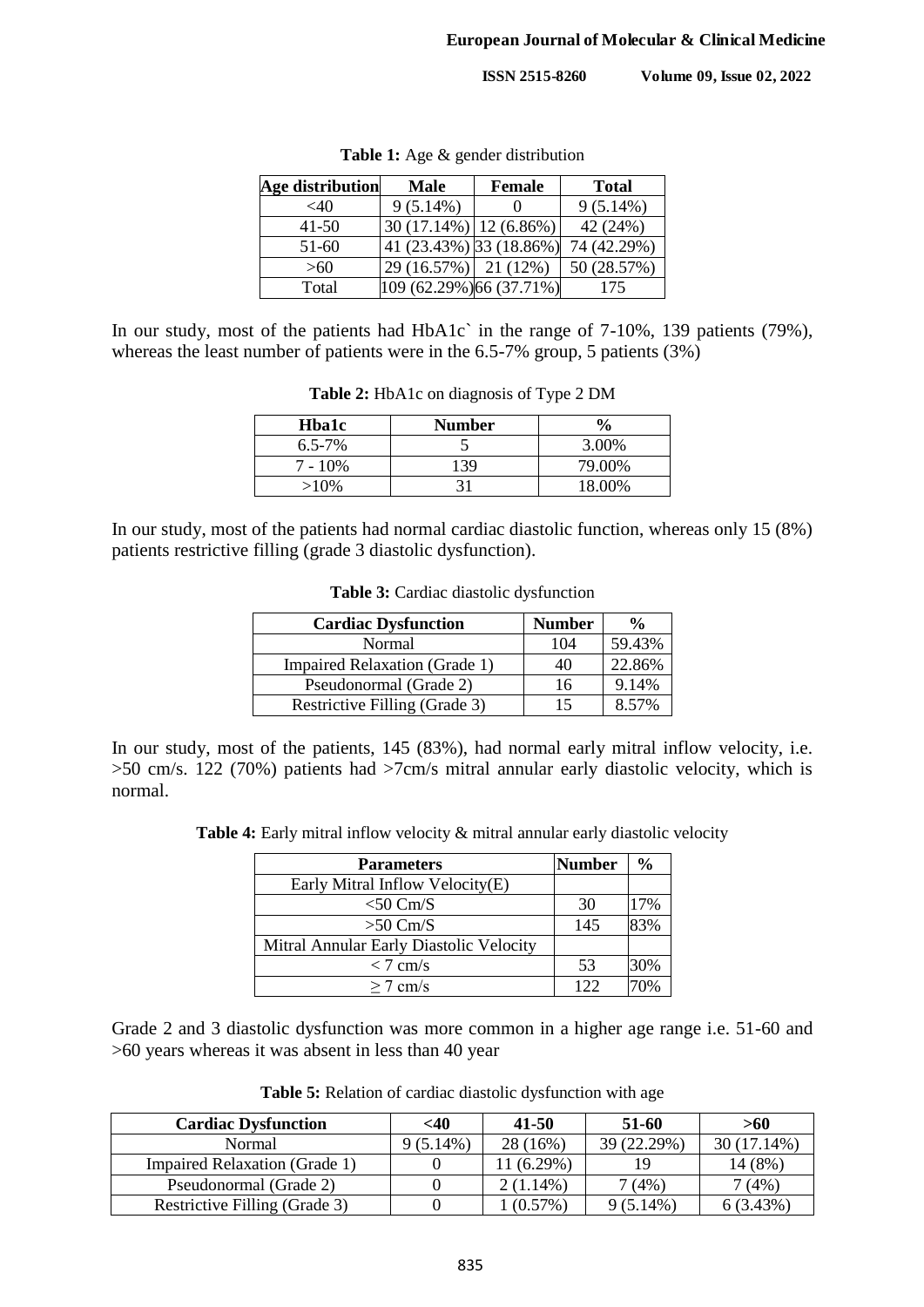Diastolic dysfunction was more common in patients having proteinuria >200 mg/dl, whereas it was absent in patients having proteinuria <160 mg/dl. (P value <0.00001). Cardiac diastolic dysfunction was more common in patients having proteinuria >300mg/dl as compared to those having proteinuria  $\langle 300 \text{mg/dl} \rangle$ . (P value  $\langle 0.00001 \rangle$ .

Cardiac diastolic dysfunction was significantly related to higher serum cholesterol levels. (p value-0.03.). Cardiac diastolic dysfunction was significantly higher in patients with hba1c levels > 10% and it was low in patients with hba1c levels <10%. Cardiac diastolic dysfunction was observed in patents having E/e' ratio higher than 14 and it was very low in patients having this ratio <14. Cardiac diastolic dysfunction was observed in patients having Left atrial volume  $> 34$  ml and significantly lower in patients having LA volume  $< 34$  ml.

| <b>Cardiac Diastolic Dysfunction</b>                                              | <b>Normal</b>     | <b>Impaired Relaxation Pseudonormal Restrictive Filling</b> |             |                |  |  |
|-----------------------------------------------------------------------------------|-------------------|-------------------------------------------------------------|-------------|----------------|--|--|
| <b>Fasting Blood Sugar</b>                                                        |                   | (Grade 1)                                                   | (Grade 2)   | (Grade 3)      |  |  |
| $<$ 200mg/dl                                                                      | 78 (44.57%)       | 8 (4.57%)                                                   | $2(1.14\%)$ | 1(0.57%)       |  |  |
| $>200$ mg/dl                                                                      | 26 (14.86%)       | 32 (18.29%)                                                 | 14 (8%)     | 14 (8%)        |  |  |
| Albuminuria                                                                       |                   |                                                             |             |                |  |  |
| $<$ 300 $mg$                                                                      | 102 (58.29%)      | 20 (14.43%)                                                 | 1(0.57%)    | $3(1.71\%)$    |  |  |
| $>300$ mg                                                                         | $2(1.14\%)$       | 20 (11.43%)                                                 | 15 (8.57%)  | 12 (6.86%)     |  |  |
| <b>Total Cholesterol</b>                                                          |                   |                                                             |             |                |  |  |
| $<$ 200                                                                           | 85 (48.57%)       | 34 (19.43%)                                                 | $9(5.14\%)$ | 14 (8%)        |  |  |
| $>200$                                                                            | 19 (10.86%)       | 6(3.43%)                                                    | 7(4%)       | 1(0.57%)       |  |  |
| HbA1c                                                                             |                   |                                                             |             |                |  |  |
| <7%                                                                               | 5(2.86%)          | 0                                                           | $\Omega$    | $\overline{0}$ |  |  |
| 7-10%                                                                             | 99 (56.57%)       | 40 (22.86%)                                                 | $2(1.14\%)$ | 4(2.29%)       |  |  |
| $>10\%$                                                                           | $\mathbf{\Omega}$ |                                                             | 14 (8%)     | 11 (6.29%)     |  |  |
| Ratio of early mitral inflow velocity and mitral annular early diastolic velocity |                   |                                                             |             |                |  |  |
| $<$ 14                                                                            | 104 (59.43%)      | 40 (22.86%)                                                 | $2(1.14\%)$ | 1(0.57%)       |  |  |
| >14                                                                               | 0                 |                                                             | 14 (8%)     | 14 (8%)        |  |  |
| <b>LA</b> volume                                                                  |                   |                                                             |             |                |  |  |
| $<$ 34 ml                                                                         | 104 (59.43%)      | 21 (12%)                                                    | $2(1.14\%)$ | 0              |  |  |
| $>34$ ml                                                                          |                   | 19 (10.86%)                                                 | 14 (8%)     | 15 (8.57%)     |  |  |

**Table 6:** Correlation of cardiac diastolic dysfunction with various parameters

47 patients were systolic dysfunction <50% with hba1c less than 10%, whereas only 3 patients had EF <50% with hba1c >10%. (p value: 0.19, not significant)

**Table 7:** Correlation of cardiac systolic dysfunction with HBA1C.

| <b>Cardiac systolic function</b> | Hba1c $< 10\%$ | Hba1c $>10\%$ |
|----------------------------------|----------------|---------------|
| <50%                             |                |               |
| $>50\%$                          | 103            |               |

# **Discussion**

Cardiac diastolic dysfunction is an earliest marker for diabetes induce cardiomyopathy. This condition can further progress to cardiac failure. Hence, it is important to detect diastolic dysfunction at the earliest to prevent its progression to overt heart failure.

Diastolic dysfunction occurs far earlier in patients of diabetes mellitus as compared to systolic dysfunction unless it is not associated with primary cardiac condition like ischemic heart disease, valvular heart disease, and cardiac rhythm abnormalities. Therefore, in our study patients having above conditions were excluded. Patients having significant systolic dysfunction (i.e. <40%) were also excluded from our study.

In our study, out of 175 patients the age group from 51-60 years was most commonly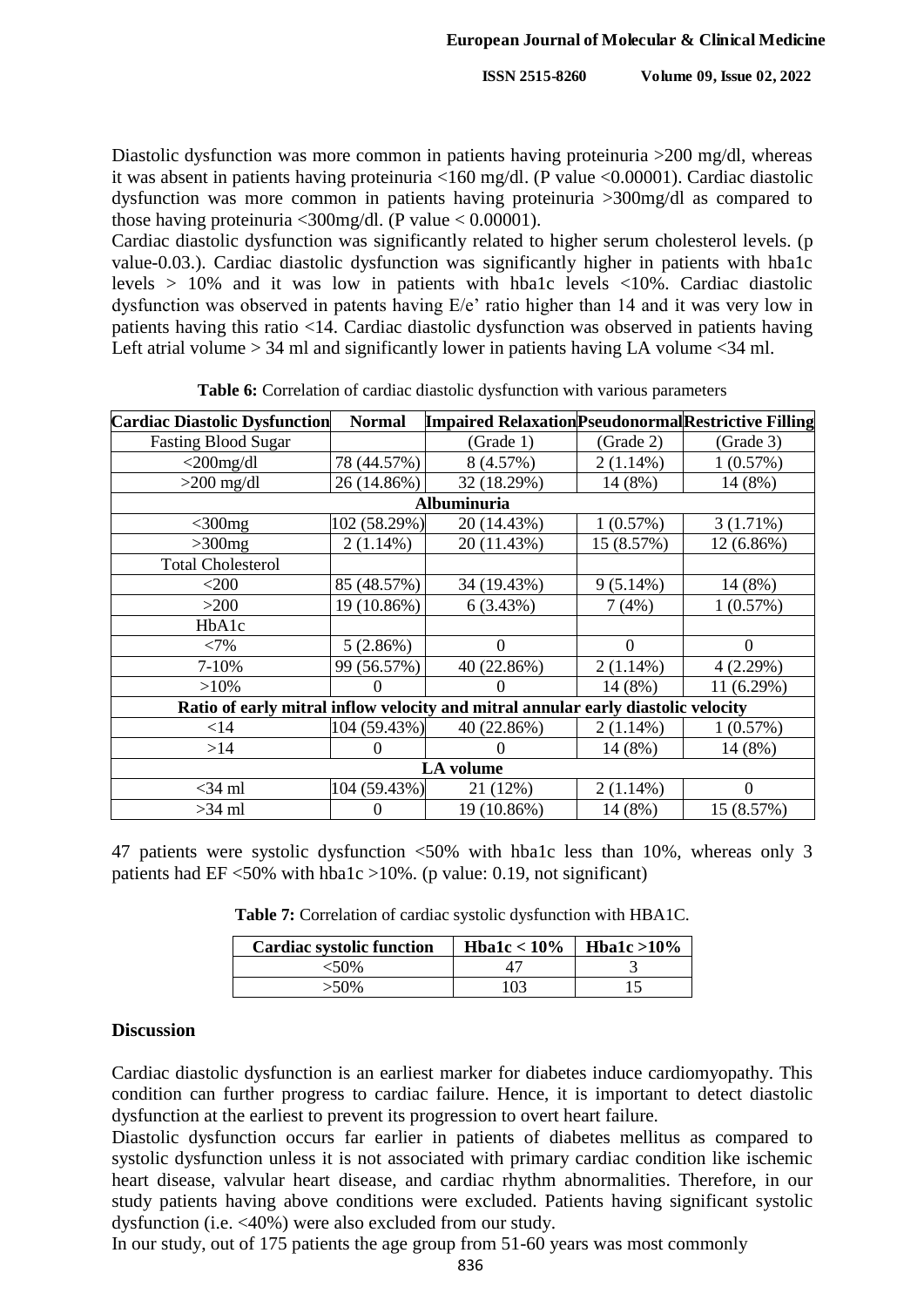affected, whereas patients belonging to age group <40years were least affected. In study by Dhar *et al.*, <sup>[5]</sup> most commonly affected age group was 31 to 60 years, in which 48% males and 30% females developed diabetic cardiomyopathy. In a similar study done by Perumal *et al*., [6] found that patents with age between 31 to 50 have 28% chances to get LVDD while patients with age between 31 to 40 have 45% chances to get LVDD.

In present study, cardiac diastolic dysfunction was observed in 40% patients. Whereas, 60% patients had normal diastolic function. In previous study like Tarumi *et al*., [7] who reported LVDD in 36% patients and Antonio Nicolino A *et al.*, <sup>[8]</sup> reported LVDD from 32-40%.

Paul Poirier et al., <sup>[9]</sup> in their study found LVDD in 60% of patients of whom 28% had pseudo normal pattern and 32% had impaired relaxation. However, systolic function was in normal all subjects and there was no correlation between LVDD and extent of metabolic control. Hba1c, lipid profile, and duration of diabetes did not correlate with diastolic dysfunction in their study. Rajesh Rajput et al., <sup>[10]</sup> found diastolic dysfunction in 63% of patients and all of them had impaired relaxation. Pseudo normal pattern or restrictive filling was not observed at all.

Present study findings correlates with the study of Paul Poirier *et al.*, <sup>[9]</sup> and N.H. Anderson *et al*., [11] But does not correlate with results of study performed by Rajesh Rajput *et al*., [10] The discrepancy in the results can be explained by the fact that above studies were performed taking patients with long standing diabetes into consideration, whereas our study was based on evaluation of patients having recently diagnosed diabetes mellitus type 2.

Nichols G.A. *et al.*, <sup>[12]</sup> studied 9,591 type 2 DM (T2DM) patients & revealed diastolic dysfunction in 11.8% of diabetic subjects at baseline, with an additional 7.7% of patients developing diastolic dysfunction during a 30-month period of observation.

Diastolic dysfunction: the primary and early functional consequence of various morphological alterations is LV diastolic function [13]. Early reports showed lower transmitral E/A ratios among patients with DM  $[14]$ , followed by lower mitral annular early diastolic velocity assessment  $^{[15]}$ , greater E/E'  $^{[16]}$ , and larger left atrial (LA) volume  $^{[17]}$ . Subclinical LV diastolic dysfunction increased mortality independent of HTN, CAD, or other echocardiographic parameters [18].

Meena *et al.*, <sup>[19]</sup> concluded that among diabetic cases 9.09% cases with HbA1C range 6-7%, 33.33% of cases with HbA1C range 7.1-8%, 100% of cases with HbA1C range >8.1% were showing diastolic dysfunction which was statistically significant (p<0.0001). Similar findings were noted in present study.

Celentano et al., <sup>[20]</sup> also studied subjects with normal glucose tolerance, with impaired glucose tolerance, and with type 2 DM and found early signs of diastolic dysfunction (assessed by E/A mitral flow ratio), not only in patients with diabetes but also in those with impaired glucose tolerance, independent of the confounding role of ischemia, body weight, and blood pressure <sup>[21]</sup>. Holzmann *et al.*, showed in a middle-aged population without previously diagnosed DM a continuous relationship between concentrations of fasting plasma glucose, HbA1C and LVDD<sup>[21]</sup>. Study done by Shreshta *et al.*, in 100 asymptomatic type 2 Diabetes Mellitus, LVDD was found in 71 subjects of whom 60 had impaired relaxation and 11 had a Pseudo normal pattern of ventricular filling detected by Doppler Echo which included Valsalva maneuver<sup>[22]</sup>.

The strong heart study concluded that albuminuria is independently associated with LV systolic and diastolic dysfunction in type 2 DM; this may explain in part the relationship of albuminuria to increased cardiovascular (CV) events in the DM population. Screening for albuminuria identifies individuals with high CV risk and possible cardiac dysfunction.

Many researchers found a strong correlation between the development of diabetic cardiomyopathy and increased level of HbA1c. Mean of HbA1C (%) was found higher in group with LVDD (7.67 $\pm$ 0.90) as compared to group without LVDD (7.24 $\pm$ 0.64). [23, 24]. This concludes that HbA1C is strongly associated with presence of LVDD (p=0.0057). Perumal *et*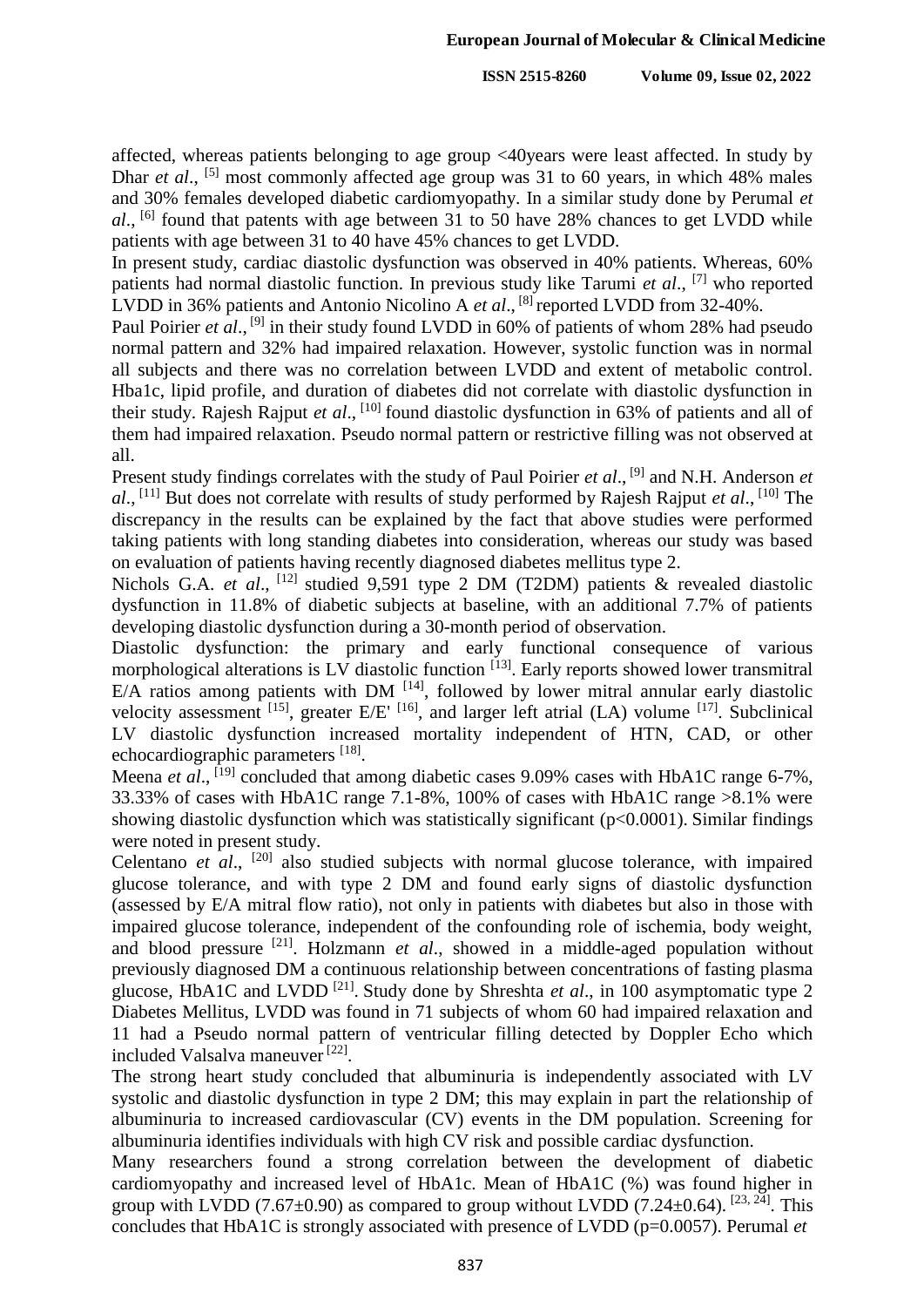al., <sup>[24]</sup> noted that patients with HbA1c between 6.5 to 8 have 17% chances to get LVDD with significant P value of 0.03. Patients with HbA1c between 8 to 10 have 35% chances to get LVDD with significant P value of 0.02. Patients with HbA1c 6.5 to 8 have double the chances when compared to HbA1c 6.5 to 8 with significant association statistically. Female patients with HbA1c 8 to 10 have 15% chances of having LVDD with significant association statistically (P value 0.02). Male patients with HbA1c between 6.5 to 8 have 36% chances to get LVDD without significant P value of 0.279.

Systolic function was also evaluated in our study. It was found that there was no significant association between higher values of hba1c and systolic dysfunction. A probable explanation to above findings and results can be given as, patients included in the study were all recently diagnosed diabetics and all those subjects were selected such that none of them had pre exiting underlying heart condition that could act as confounding factor for our results. Moreover, patients included in our study belongs to low socio-economic class and has lower awareness for regular health checkups, one of the reasons these patients might have presented with overt diabetes mellitus at the time of diagnosis causing detectable and significant amount of diastolic dysfunction.

However, systolic dysfunction is also a manifestation of diabetic cardiomyopathy but that seems to follow a long-standing uncontrolled diabetes mellitus along with many other comorbid cardiac conditions as well as other comorbidities that can lead to cardiac dysfunction, major one of them being systemic hypertension. The patients in our study had significant diastolic dysfunction but systolic dysfunction was not a prominent feature. This finding suggests that if diastolic dysfunction is picked up at an early stage in diabetics, it may be possible to avoid irreversible diabetic cardiomyopathy and systolic dysfunction by maintaining strict control of hyperglycemia.

## **Conclusion**

Cardiac diastolic dysfunction is observed in patients of diabetes mellitus 2 more frequently as compared to systolic dysfunction. Moreover, the diastolic dysfunction correlates with the severity of diabetes and relative duration of diabetes as observed with higher value of Hba1c on diagnosis of DM 2 associated with higher incidence of diastolic dysfunction. Hence, early diagnosis of LV diastolic dysfunction is imperative to prevent progression to irreversible diabetic cardiomyopathy.

### **Conflict of interest:** None to declare.

### **Source of funding:** Nil.

### **References**

- 1. Yudkin John S. "Vascular events and diabetes: Acute Myocardial Infarction and Stroke", Ch 64 in International Textbook of Diabetes Mellitus, John Wiley and Sons Ltd., Ed2, 1997, 18-27.
- 2. Valentin Fuster R Wayne, Alexander. "Diabetes and Heart" Hurst Textbook of Heart Diseases, Ed, 10, 2019.
- 3. Fein FS, Sonnenblick EH. "Diabetic Cardiomyopathy". Prog Cardovasc. Dis. 1985;27:255-270.
- 4. Baldwa, Sudhir, Sandeep, Mathur K, Baldwa VS. "Silent Myocardial ischemia and microvascular disease are associated with LV diastolic dysfunction in NIDDM patients". Jour. Diab Assoc India. 1998;38:55-58.
- 5. Dhar R, Lal B, Thakuria R, Bhardwaj S. Diabetes Mellitus Type II: Correlation between